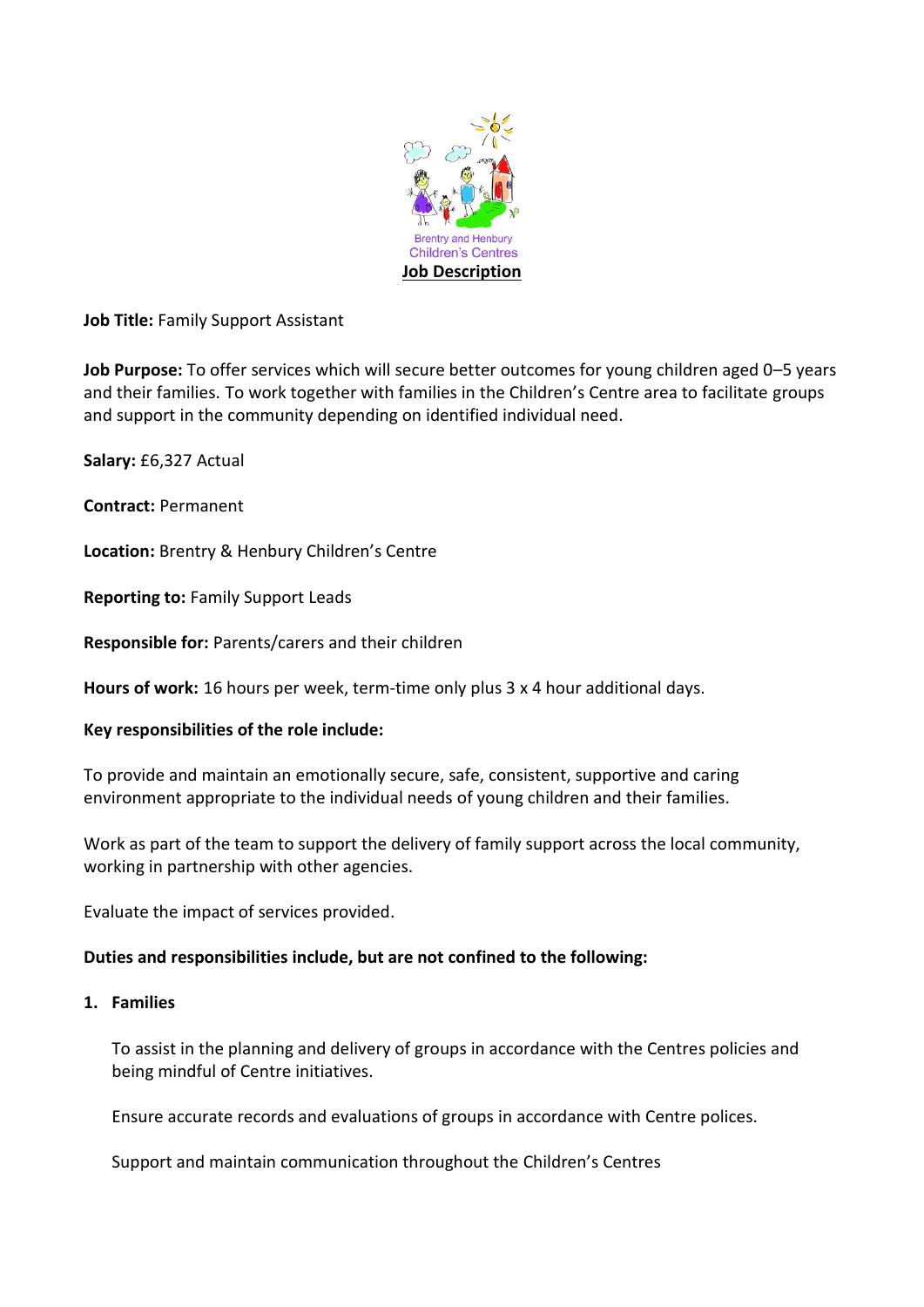Promote and value family's experiences within an anti-discriminatory framework.

Foster respectful, supportive and warm relationships with parents/carers and children by taking part in activities with them.

Plan a range of activities to meet the wants/needs of the family/families within each individual group, focusing on their interests.

Liaise with parents, other team members and professionals as appropriate.

Ensure/encourage high standards of care and personal hygiene with all of the families, being observant of their general health and welfare.

Maintain a child centred environment, reviewing room layout, appropriate displays and play materials to ensure the environment is stimulating and attractive.

Be aware of, and implement all of the Centre's Policies including Child Protection & Safeguarding, Equal Opportunities and Behaviour Management.

## **2. Parents**

Encourage parental involvement in every aspect of the group you are delivering.

Show support for parents as stakeholders of the Centre/groups.

Ensure good communication between the team & parents by using a range of relevant strategies appropriate to the individual.

### **3. Children's Centre Responsibilities**

Work as a member of the team while accepting the individual responsibilities of the post.

Attend staff and other meetings as required.

Participate in fund-raising events.

Undertake training and regular appraisals as part of your personal and professional development.

Monitor the conditions of the toys and equipment in terms of health and safety and report any concerns immediately.

Work in compliance with the health and safety policy at all times.

Maintain high levels of record keeping as necessary in the course of your work.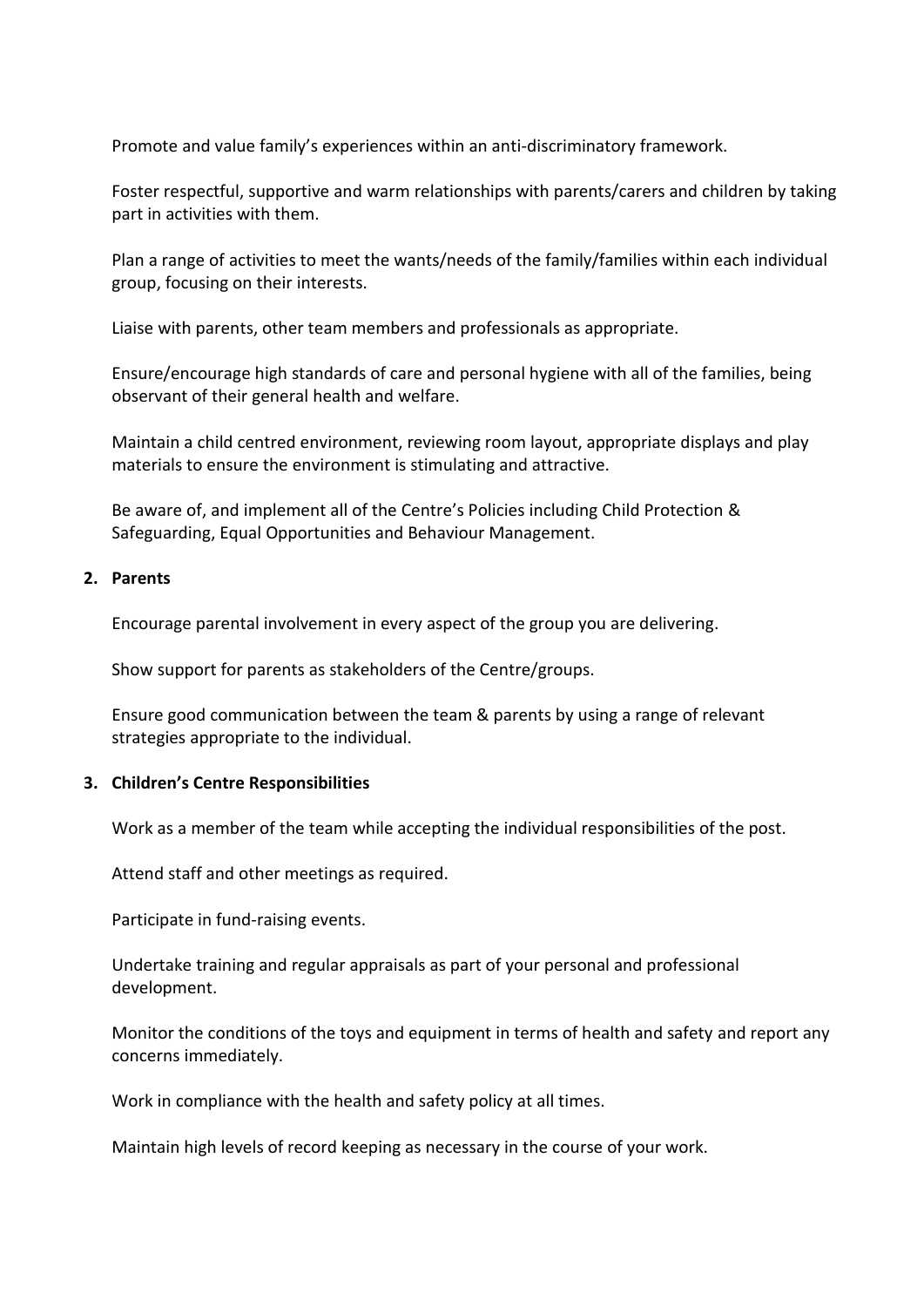Maintain and ensure the cleanliness of all group settings.

Undertake any other duties required in keeping with the aims of this post.

# **Individual Specification**

### **Essential**

- 1. Level 3 qualification in early years (e.g. BTEC National Diploma in Childcare Studies or CACHE Diploma in Childcare and Education, NNEB.
- 2. Knowledge of educational, developmental and health needs of children under 5
- 3. Knowledge of equal opportunities.
- 4. Experience in identifying the needs of parents & carers & individual children.
- 5. Good communication with children and families.
- 6. Effective and accurate verbal and written communication skills.
- 7. Ability to work towards the creation of a caring and safe environment.
- 8. Proven skills in organising activity to achieve defined targets.
- 9. Proven ability to work as part of a team.
- 10. Ability to work with a variety of team members across a range of settings throughout the Community.

#### **Desirable**

- 11. Experience of working effectively in an early years setting or in Community Support work, meeting the developmental and health needs of the children under 5 and other specific needs to families.
- 12. Experience of community development work.
- 13. First Aid.
- 14. Willingness to undertake further training.
- 15. Due to covering a wide geographical area, a full driving license is required with access to a vehicle.

### **Application information**

Completed application forms must be received by 9am 25<sup>th</sup> March 2021

Email documents to: [brentry@bhchildrenscentre.org.uk](mailto:brentry@bhchildrenscentre.org.uk)

Interviews to take place: week beginning 29<sup>th</sup> March 2021

Ideal Start date: As soon as possible

BHCC is an equal opportunities employer. We welcome applications from people of all backgrounds including ex-offenders. We can only accept applications from candidates who have the right to work in the UK.

### **Completing your application**